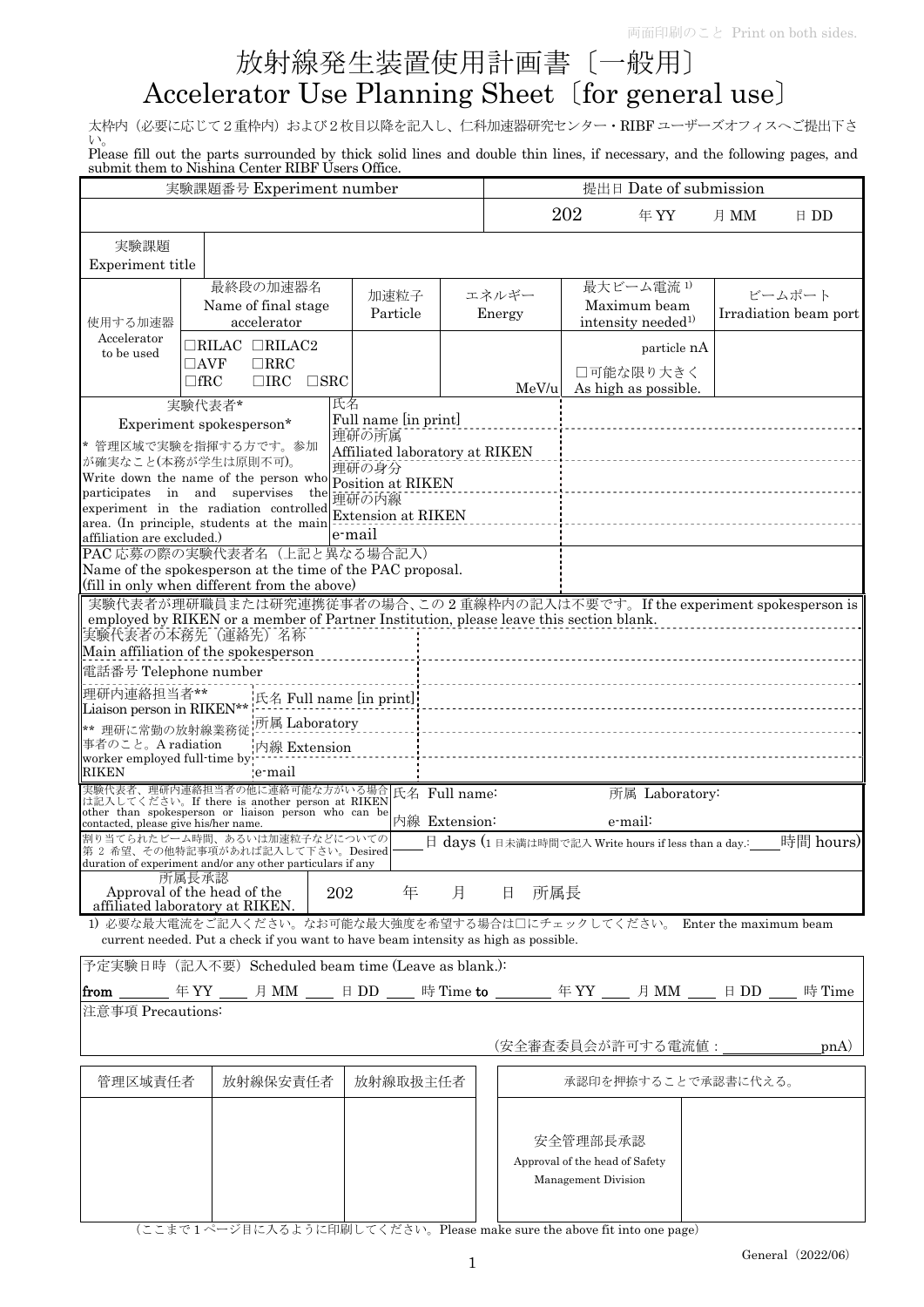1. ビームと照射物質(一次および二次ターゲット)、ビームダンプなどを中心とした概念図を書いて下さい Draw a conceptual diagram focusing on the beam and the matter to be irradiated. Show primary and secondary targets, beam dump, etc.

2. 一次ビームに照射される実験者固有の物質\*\*(Faraday cup, Slit等ビームラインに常時固定されたものを除き、散乱 体やコリメータ等を含めてすべて記入してください。) Your own matters\*\* to be irradiated by the primary beam(include all matters such as scattering foils or collimators, except for the objects fixed alongside the beam line such as a faraday cup, slits, etc)

| 品名Name | 構成元素Constituent elements | 厚さ Thickness, [g/cm <sup>2</sup> ] | 形態 $\,$ Form* |
|--------|--------------------------|------------------------------------|---------------|
|        |                          |                                    |               |
|        |                          |                                    |               |
|        |                          |                                    |               |
|        |                          |                                    |               |

\* 下記の別を示すこと。Specify the following categories. 板plate、薄膜thin foil、粉末powder、その他の固体(表に明示すること)other solid (specify the name in the table)、液体liquid、気体gas、生 物試料bio sample

\*\* 「実験者固有の物質」とは、標準検出器/標準デバイス以外に実験者が用意した検出器や物質を意味します。標準検出器/標準デバイスのリスト は http://www.nishina.riken.jp/RIBF/procedure/documents/standard\_detectors.pdf を参照して下さい。 "Your own matters" are the detectors/materials other than the standard detectors/devices. The list of the standard detectors/devices is available here http://www.nishina.riken.jp/RIBF/procedure/documents/standard\_detectors.pdf.

2.1 上記の飛散による汚染の可能性 Possibility of contamination by scattering of the above matter

 $\Box$ Yes  $\Box$ No  $\rightarrow$ Skip to 3.

【薄膜、粉末、液体、気体の場合はYesとし、対策を下記に記入して下さい。書ききれない場合は別紙を添付して下さい。If the matter is thin foil, powder, liquid or gas, mark "Yes" and state below the measures you will take to prevent contamination. When the space below is not sufficient, use another sheet of paper and attach.】

その対策 Countermeasures( )

3. 二次ビームを使用しますか Will you use a secondary beam\*?

\* 二次ビーム: 一次ビームによって核変換もしくは荷電状態の変化を生じさせ、その運動量をほぼ保ったまま分離して使用するビームをいいます

\* Secondary beam: Defined as a beam produced as a result of nuclear transformation or changed its charge state by the primary beam which is separated for use with its momentum mostly kept intact.

- $\Box$ Yes (Check if GARIS, -II, or -III) is used.)  $\Box$  No  $\rightarrow$ Skip to 4.
- 3.1 二次ビームの核種 Nuclide of the secondary beam ( )

3.2 二次ビームに照射される実験者固有の物質 Your own matters to be irradiated by the secondary beam

| 品名Name | 構成元素Constituent elements | 厚さ Thickness, $[g/cm^2]$ | 形態 Form* |
|--------|--------------------------|--------------------------|----------|
|        |                          |                          |          |
|        |                          |                          |          |
|        |                          |                          |          |
|        |                          |                          |          |

下記の別を示すこと。Specify the following categories.

板plate、薄膜thin foil、粉末powder、その他の固体(表に明示すること)other solid (specify the name in the table)、液体liquid、気体gas、生 物試料bio sample

4. 照射によって実験者固有の物(2.、3.2の物質)は有意に放射化(サーベイメータで検出できる程度)する可能性があり ますか Is there any possibility that the irradiated matters belonging to the experimenter (mentioned in 2., and 3.2) might get radioactive as much as it can be detected by a survey meter?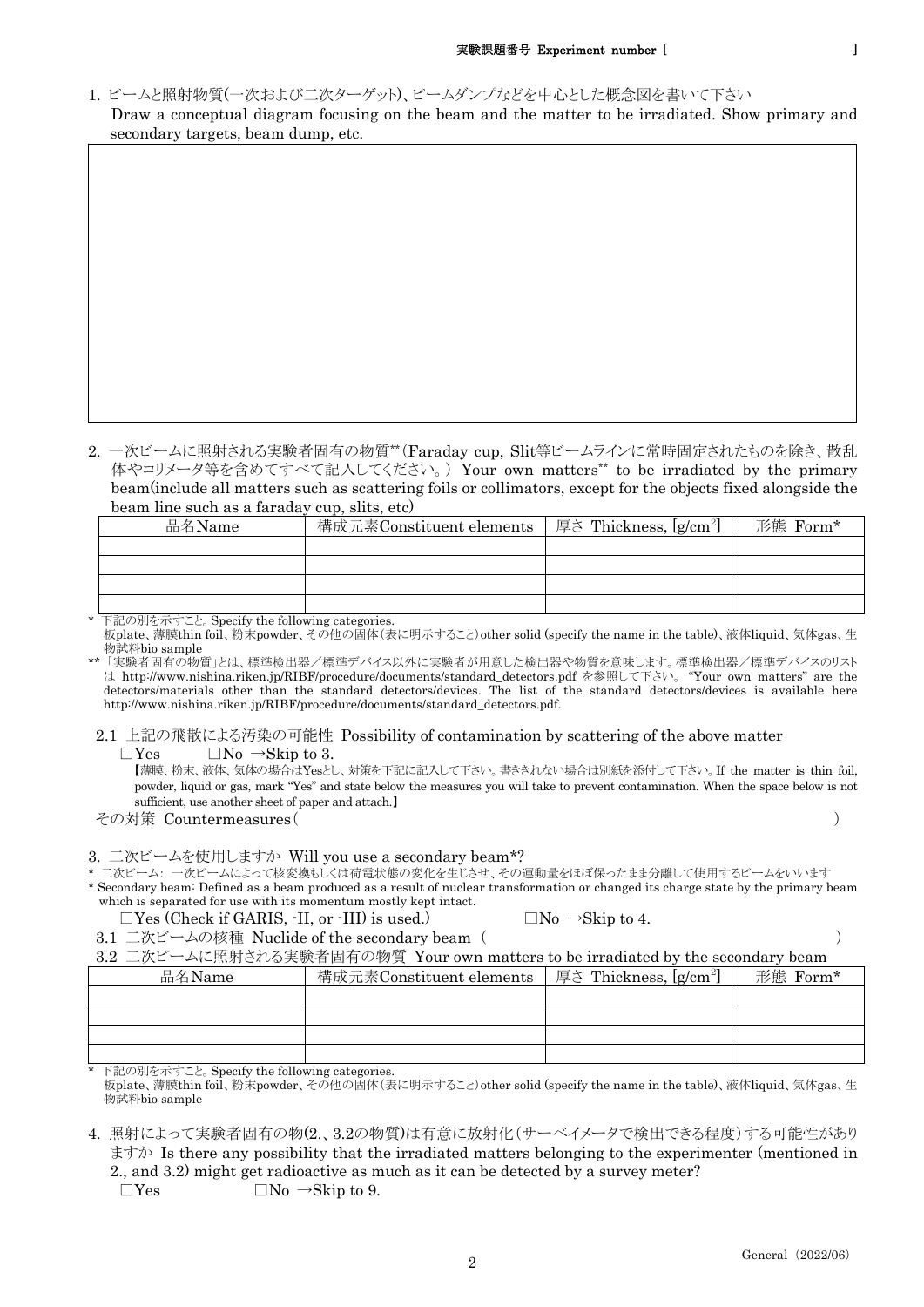## 実験課題番号 Experiment number [ ]

- 5. 二次ビームを停止して得た核種、あるいは一次ビームによって標的内に生成した核種を、密封された装置内を移動さ せて使用しますか(「引出ビーム」の使用) Will you be using the nuclides obtained by stopping the secondary beam or produced in the target irradiated by the primary beam which are transported in an airtight equipment? (Use of "extracted beam")
	- $\Box$ Yes (Check if KISS or MRTOF is used.)  $\Box$ No  $\rightarrow$ Skip to 6.
	- 5.1 使用核種Nuclides to be used ( )

 5.2 予想使用量 Estimated quantity to be used ( ) 5.3 使用する装置 Equipment to be used with the nuclides ( ) 「引出ビーム」の使用については非密封RIの使用計画書は不要です。 When "extracted beam" is used, the "Unsealed-Radioisotope Use Planning Sheet" need not be submitted.

6. 実験者固有の照射物は有意に放射化する場合があります。実験終了後は線量測定を行い、管理区域からの物品の 搬出には特に注意してください。 Irradiated materials belonging to you may become radioactive. Measure the dose rate after the experiment, and be very cautious when you take them out from the radiation controlled area.

□了解しました Yes, I will.

- 7.  $\alpha$  放射体が発生する可能性 Is there any possibility of some alpha emitter being produced?  $\Box$ Yes  $\Box$ No  $\rightarrow$ Skip to 8.
- 7.1汚染検査の方法 How will you detect eventual contamination? □スミア試験(ふき取り試験)を行う by wipe test □その他の検出法 by some other method( )
- 8. 終了後の実験者固有の照射物等について What will you do with the irradiated matters belonging to you after the experiment is over?

| 品名Name | 処置Management* |  |  |
|--------|---------------|--|--|
|        |               |  |  |
|        |               |  |  |
|        |               |  |  |
|        |               |  |  |

- \* A: 線量管理し、放射線管理区域内で保管するもの(一時保管の後搬出するものを含む) Matters that will be stored in controlled area
	- B: ビームライン所定位置にてそのまま保管するもの Matters that will be left in the beam line
	- C: 放射性廃棄物として処分するもの Matters that will be disposed of as radioactive waste
	- D: 有意に放射化していないことが確認されると思われるもの Matters that will be verified of not being activated to a significant level
	- E: その他(以下に、 詳細を記載して下さい。) others (Describe details below)
- 9. 法で規制された密封線源を使用する場合は密封RIの使用計画書が必要です。 If you use sealed radioisotopes regulated by the law, a Sealed-Radioisotope Use Planning Sheet should be submitted. □了解しました I understand.
- 10. 生成したRIを使用しますか Will you use produced radioisotopes? (生成したRIを〔停止した状態で〕気密の装置から取り出して使用する場合は非密封RIの使用になります。 If you take out the produced radioisotope from airtight equipment in a halted state, it is considered as using unsealed radioisotope.  $\Box$ Yes  $\Box$ No  $\rightarrow$ Skip to 11. 10.1 目的核種 Nuclides you want to use ( )
- 10.2 予想生成量 Estimated production quantity ( ) 非密封RIの使用計画書、RIの入手申請書が必要です "Unsealed-Radioisotope Use Planning Sheet" and "Radioisotope Acquisition Sheet" must be submitted. 10.3 使用場所または譲渡先 Place of use or transfer destination ( )

譲渡/運搬承認申請書が必要な場合があります A Transfer and Transportation Approval Application Form may be needed.

- 11. 非密封RIまたはU、Th等の核燃料物質を標的などに使用しますか(加速粒子に使用する場合を除く) Will you use unsealed radioisotopes or nuclear fuel materials like U/Th as a target for example? (Excluding the use of them as beam)  $\Box$ Yes  $\Box$ No  $\rightarrow$ Skip to 12.
- 11.1 核種、数量 Nuclides, Quantity (radioisotopes: , [Bq] / nuclear fuel: , [mg]) 非密封RIの使用計画書が必要です Unsealed-Radioisotope Use Planning Sheet should be submitted.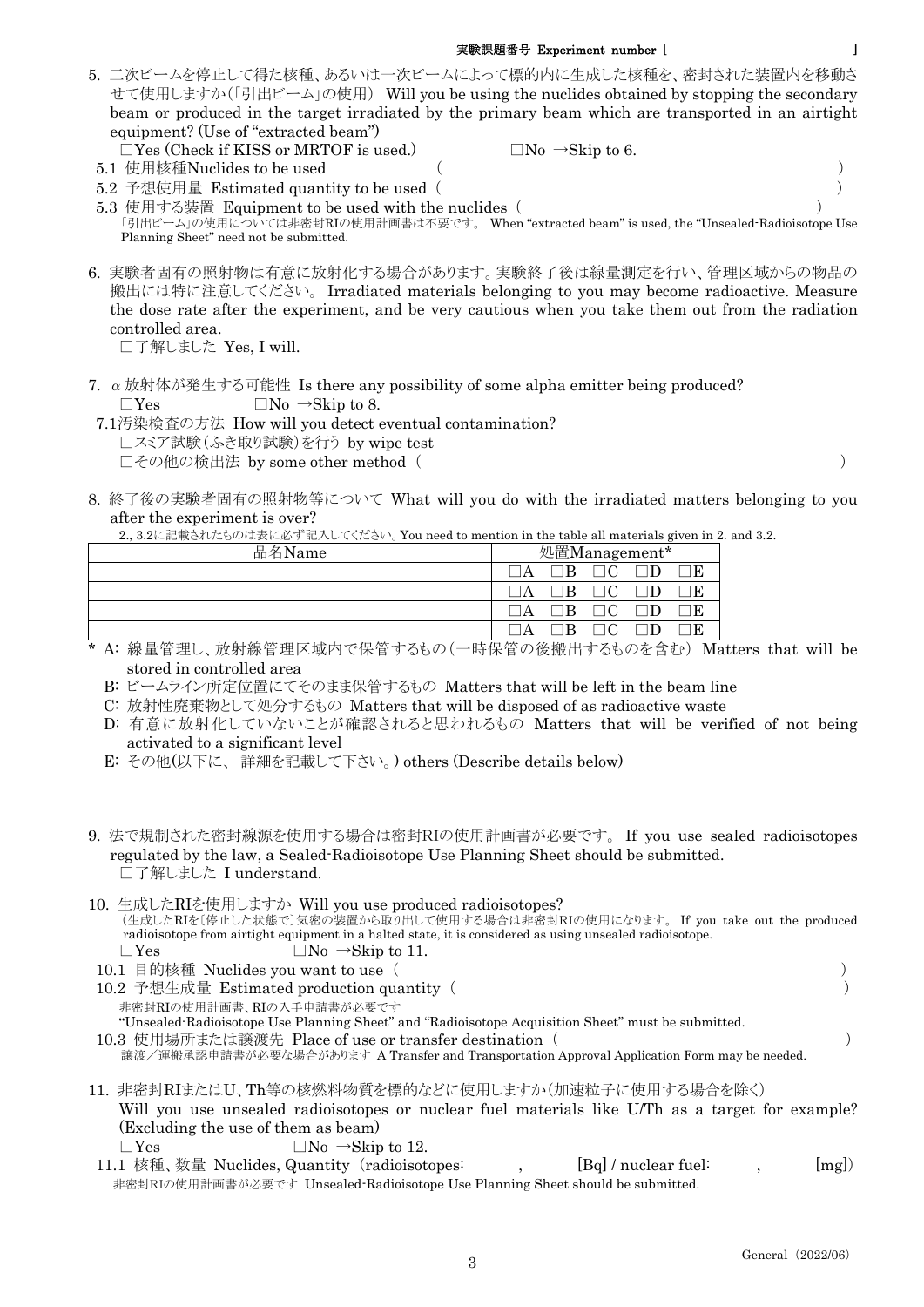## 実験課題番号 Experiment number [ ]

12. 高圧ガス/液化ガスについて high-pressure gas or liquefied gas

12.1 高圧ガスまたは液化ガスを使用しますか Will you use high-pressure gas or liquefied gas?

| $\sim$ $\sim$ $\sim$ $\sim$ $\sim$ $\sim$ $\sim$ |                      |                |                      |                                      |                                                                 |  |
|--------------------------------------------------|----------------------|----------------|----------------------|--------------------------------------|-----------------------------------------------------------------|--|
| 使用場所<br>Place                                    | ガスの種類<br>Name of gas | 用途*<br>Purpose | 性質**<br>Its property | 使用総量<br>Total quantity<br>to be used | 処理法/排気法***<br>Disposal or evacuation<br>procedure after its use |  |
|                                                  |                      |                |                      |                                      |                                                                 |  |
|                                                  |                      |                |                      |                                      |                                                                 |  |
|                                                  |                      |                |                      |                                      |                                                                 |  |
|                                                  |                      |                |                      |                                      |                                                                 |  |

 $\Box$ Yes  $\Box$ No  $\rightarrow$ Skip to 13.

カウンターガス counter gas, 真空槽充填 vacuum chamber filling, 冷却材 coolant,

ターゲット target [2.1を詳しく記入して下さい Specify at 2.1 the measures to prevent contamination.], その他 etc.

\*\* 有毒 toxic, 窒息性 asphyxiating, 可燃性 inflammable, その他 etc.

\*\*\* 回収 collection, 排気口に接続 evacuation through an exhaust duct, 室内に放出 release in the room, その他 etc.

13. 毒物、劇物、またはアセトン、トルエン、ベンゼンの有害物質を使用しますか Will you use other hazardous substances?

 $\Box$ Yes  $\Box$ No  $\rightarrow$ Skip to 14.

13.1 その種類と用途 Their names and the purpose of use ( )

13.2 使用後の処理法 Disposal procedure after their use ( )

- 14. クラス4、クラス3B、クラス3R(400nm~700nmの波長域外の機器に限る)のレーザー機器を使いますか Will you use Class 4, Class 3B or Class 3R (wave length outside 400nm~700nm) laser equipment?
	- □Yes 使用開始前に安全業務室長に届けを出し、安全の確認を受けることが必要です。Application should be submitted to Safety Management Group, and safety confirmation is necessary before use.

□No

15. ヒトを対象とする研究、あるいは実験動物、遺伝子組換え生物若しくは微生物等を用いる研究がこの実験に含まれま すか Does this experiment include research involving human subjects, or using experimental animals, living modified organisms, microorganisms or similar materials?

□Yes 安全管理室所掌の申請が必要です Application must be submitted to Wako Safety Center

- $\Box$ No  $\rightarrow$ Skip to 16.
- 15.1 参加者に研究連携従事者、外部利用者が含まれますか Are members of Partner Institution or RIBF Independent Users included in the participants?

□Yes この実験はできません。研究連携従事者または外部利用者の方の身分変更が必要です。This experiment is not allowed. Members of Partner Institution or RIBF Independent Users must change their status at RIKEN. □No

16. 上記以外で特記事項や危険な点はありますか Are there any other hazards or important matters that require attention other than the ones mentioned above?

 $\Box$ Yes  $\Box$ No  $\rightarrow$ Skip to 17.

- 16.1 その内容を以下または別紙に記載して下さい If yes, specify below or on a separate sheet.
- 17. 管理区域内で作業する予定の実験参加者リストをエクセルファイル(Participant list.xlsx)で同時に提出してくださ  $\mathcal{V}_s$ . Submit a list of experiment participants who will be working in the radiation controlled area in an excel file  $(Participant list.xlsx)$  along with this form. □了解しました Yes, I will.
- 18. 実験代表者の施設利用者及び放射線業務従事者の登録が完了するまでは、この使用計画書は承認されません。 実験開始時までに完了しない場合は実験がキャンセルされますのでご注意ください。他の参加者を含め、当該年度 が未登録の方の申請書類は遅くとも10日前までに提出ください。The approval process of this Planning Sheet will not be complete without the Experiment Spokesperson's registration as RIBF User and RIKEN Radiation Worker. Therefore, if the registration is not finished by the time the experiment is scheduled to start, the experiment will be canceled. Submit registration forms for all the participants who are not registered for the corresponding fiscal year, at least 10 days before the experiment starts. □了解しました Yes, I will.